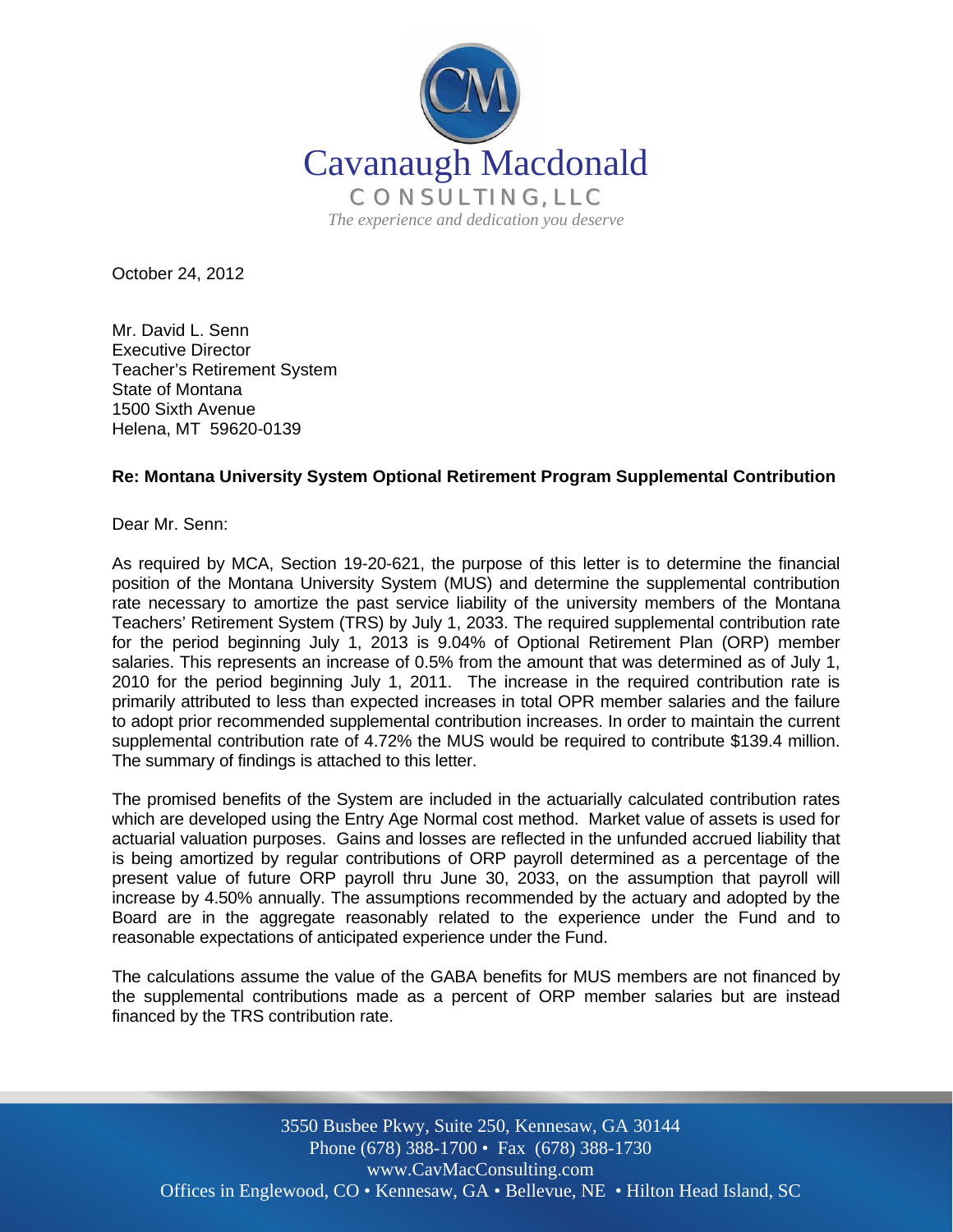October 24, 2012 Mr. David L. Senn Page 2

This is to certify that the independent consulting actuary is a member of the American Academy of Actuaries and has experience in performing valuations for public retirement systems, that the valuation was prepared in accordance with principles of practice prescribed by the Actuarial Standards Board, and that the actuarial calculations were performed by qualified actuaries in accordance with accepted actuarial procedures, based on the current provisions of the retirement system and on actuarial assumptions that are internally consistent and reasonably based on the actual experience of the System.

Future actuarial results may differ significantly from the current results presented in this letter due to such factors as the following: plan experience differing from that anticipated by the economic or demographic assumptions; changes in economic or demographic assumptions; increases or decreases expected as part of the natural operation of the methodology used for these measurements (such as the end of an amortization period or additional cost or contribution requirements based on the plan's funded status); and changes in plan provisions or applicable law. Since the potential impact of such factors is outside the scope of a normal annual actuarial valuation, an analysis of the range of results is not presented herein.

Respectfully submit,

Elect Mulike

 Edward A. Macdonald, ASA, FCA, MAAA Todd Green, ASA, FCA, MAAA President **President** Principal and Consulting Actuary

EAM:TBG/kc

Todil B. G

S:\Montana Teachers\Valuation\ORP Valuation\7-1-2012\2012 MT TRS ORP Valuation Results.docx